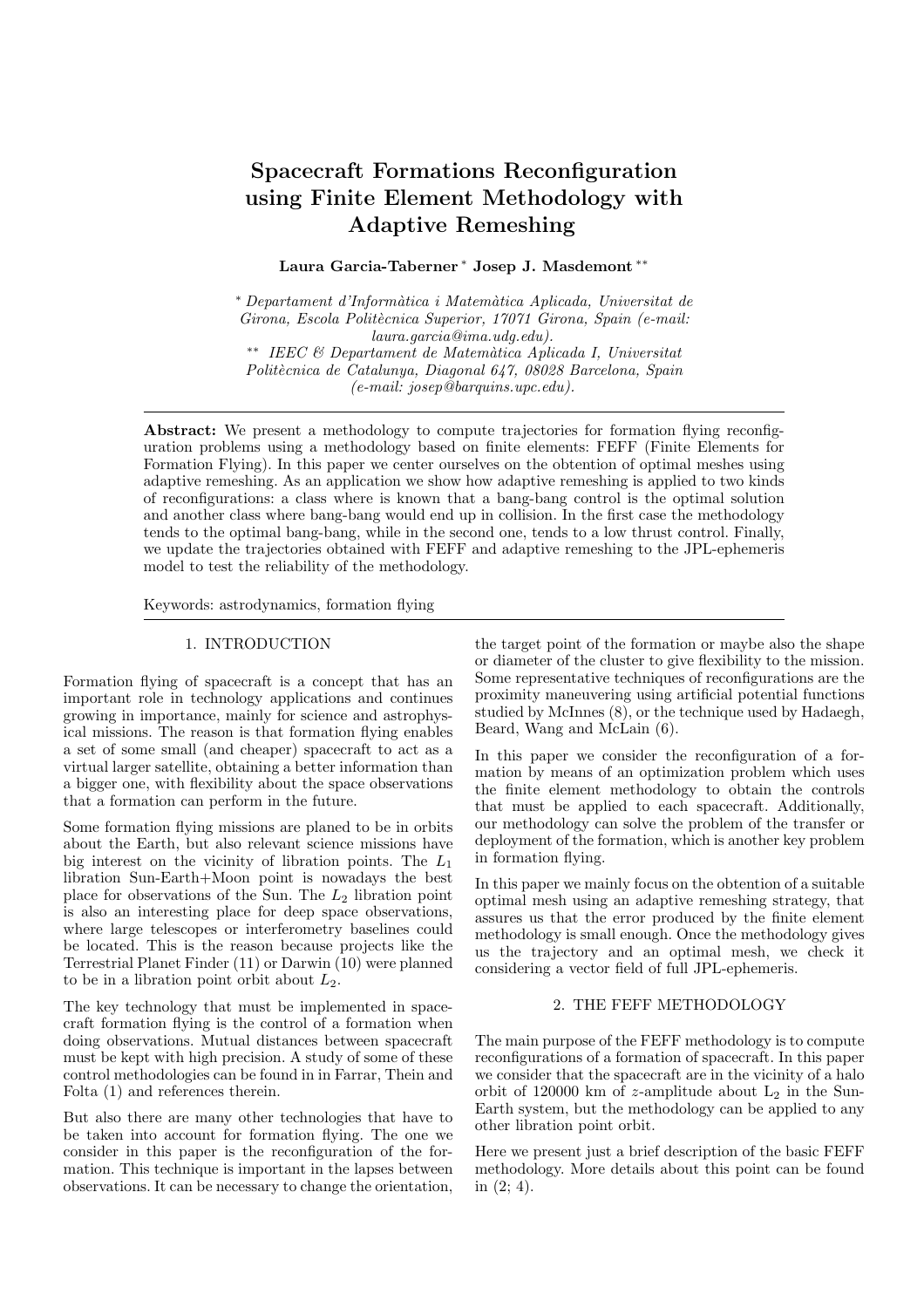We consider a formation of  $N$  spacecraft which must perform a reconfiguration in a fixed time  $T$ . The spacecraft are in a small formation (i.e., the distance between them is only of a few hundreds of meters, both in the initial and the final configurations). Our objective is to find a trajectory for each of the spacecraft which guides it to the goal position, with the minimum fuel consumption and avoiding collisions with other spacecraft.

As the formations are small with respect to the amplitude of the halo orbit, we consider the linearized equations of motion about the nonlinear orbit. We compute the trajectories using these equations and then we will deal with the non-linear part. For each of the spacecraft, we have the equation

$$
\dot{\mathbf{X}}(t) = \mathbf{A}(t)\mathbf{X}(t),\tag{1}
$$

where  $\mathbf{A}(t)$  is a  $6 \times 6$  matrix and **X** refers to the state of the spacecraft. The origin of the reference frame for the X coordinates is the nominal point on the base halo orbit at time  $t$  being the orientation of the coordinate axis parallel to the one of the RTBP.

The goal of the methodology is to find a set of optimal controls for each of the spacecraft. Including the initial and final states of the spacecraft in the reconfiguration problem and the controls, the equations that we deal with are  $\overline{a}$ 

$$
\begin{cases} \dot{\mathbf{X}}_i(t) = \mathbf{A}(t)\mathbf{X}_i(t) + \bar{\mathbf{U}}_i(t), \\ \mathbf{X}_i(0) = \mathbf{X}_i^0, \\ \mathbf{X}_i(T) = \mathbf{X}_i^T, \end{cases}
$$
 (2)

where  $\mathbf{X}_i^0$  and  $\mathbf{X}_i^T$  stand for the initial and final state of the *i*-th spacecraft of the formation, and  $\bar{\mathbf{U}}_1, \ldots, \bar{\mathbf{U}}_N$ , are the controls we are searching.

The key of procedure FEFF is that it uses the finite element methodology to obtain these controls (see (9) for references about the finite element method and (4) for a more detailed exposition about the FEFF methodology). Essentially, the time interval  $[0, T]$  which we consider for the reconfiguration is split in  $M$  subintervals of the domain that we call elements. This mesh can have elements of different length and can be different for each of the spacecraft, depending on the nature of the trajectories of reconfiguration. We impose that controls are some maneuvers (in form of delta-v) that we apply in the points where two elements join (the nodes). The finite element methodology gives us a relation between the positions of the spacecraft in the nodes and the maneuvers,  $\Delta v$ , that we must apply.

Procedure FEFF reduces the reconfiguration problem to an optimization problem with constrains. The functional that must be minimized has to be related to fuel consumption, and since it is related to the sum of the norm of the delta-v, the functional we want to minimize is

$$
J_1 = \sum_{i=1}^{N} \sum_{k=0}^{M_i} \rho_{i,k} ||\Delta \mathbf{v}_{i,k}||,
$$
 (3)

where  $||*||$  denote the Euclidean norm and  $\rho_{i,k}$  are weight parameters that can be used, for instance, to penalize the fuel consumption of selected spacecraft with the purpose

of balancing fuel resources (here for clarity we consider that  $\rho_{i,k}$  multiplies the modulus of the delta-v, but in a similar way we can impose a weight on each component).

The most important constraint in our problem is the avoidance of collision between spacecraft. This enters in the optimization problem as a constraint, imposing that each spacecraft is surrounded by a security sphere and the spheres of all the spacecraft cannot collide. We note that the partition of the time interval made by the finite element methodology gives us an efficient implementation to check this constraint.

# 3. ADAPTIVE REMESHING APPLIED TO RECONFIGURATIONS

When searching the optimal controls for the spacecraft, we must take into account two facts. One of them is related to ill conditioning problems and the other is related to the error due to the finite element approximation. Both of them lead us to think about a remeshing strategy.

When we consider the functional of equation (3), we see that it is ill conditioned to compute derivatives when delta-v values are small. But our objective is to find small delta-v! In order to avoid this problem, we have two strategies: the first one consists on considering an alternative functional to minimize,

$$
J_2 = \sum_{i=1}^{N} \sum_{k=0}^{M_i} \rho_{i,k} ||\Delta \mathbf{v}_{i,k}||^2,
$$
 (4)

which is also related to fuel consumption and it is not ill conditioned. The second one is based on considering a remeshing strategy to suppress the nodes with a small delta-v.

On the other hand, the approximation of the solution via the finite element method gives us some errors associated to the approximation we make on each one of the elements of the mesh.

To solve these two facts, we will consider an adaptive remeshing strategy applied to our reconfiguration problem. The general idea of adaptive remeshing is that, given a threshold value e, to find a mesh that provides an approximate solution with error (understood as the difference between the solution of the problem and its approximation inside of an element) less than e in some norm.

In figure 1 we give a schema of the general idea of our procedure. It has two different phases. In the first one, it starts computing the trajectories for the spacecraft using the finite element method with a given mesh. In this first phase the objective is to find a rough approximation of the solution, so we start with a small number of elements (a maximum of 10). All of these elements have the same length and all the spacecraft start with the same mesh. Once we have obtained the trajectories, it computes an estimation of the error. This error is essentially obtained by comparison between the gradient obtained using the finite element model and the one obtained by integration of the equations of motion. The second step of the procedure is an iterative process which performs adaptive remeshing, recomputes the approximate solution with the new mesh and ends when the error is below a given tolerance. When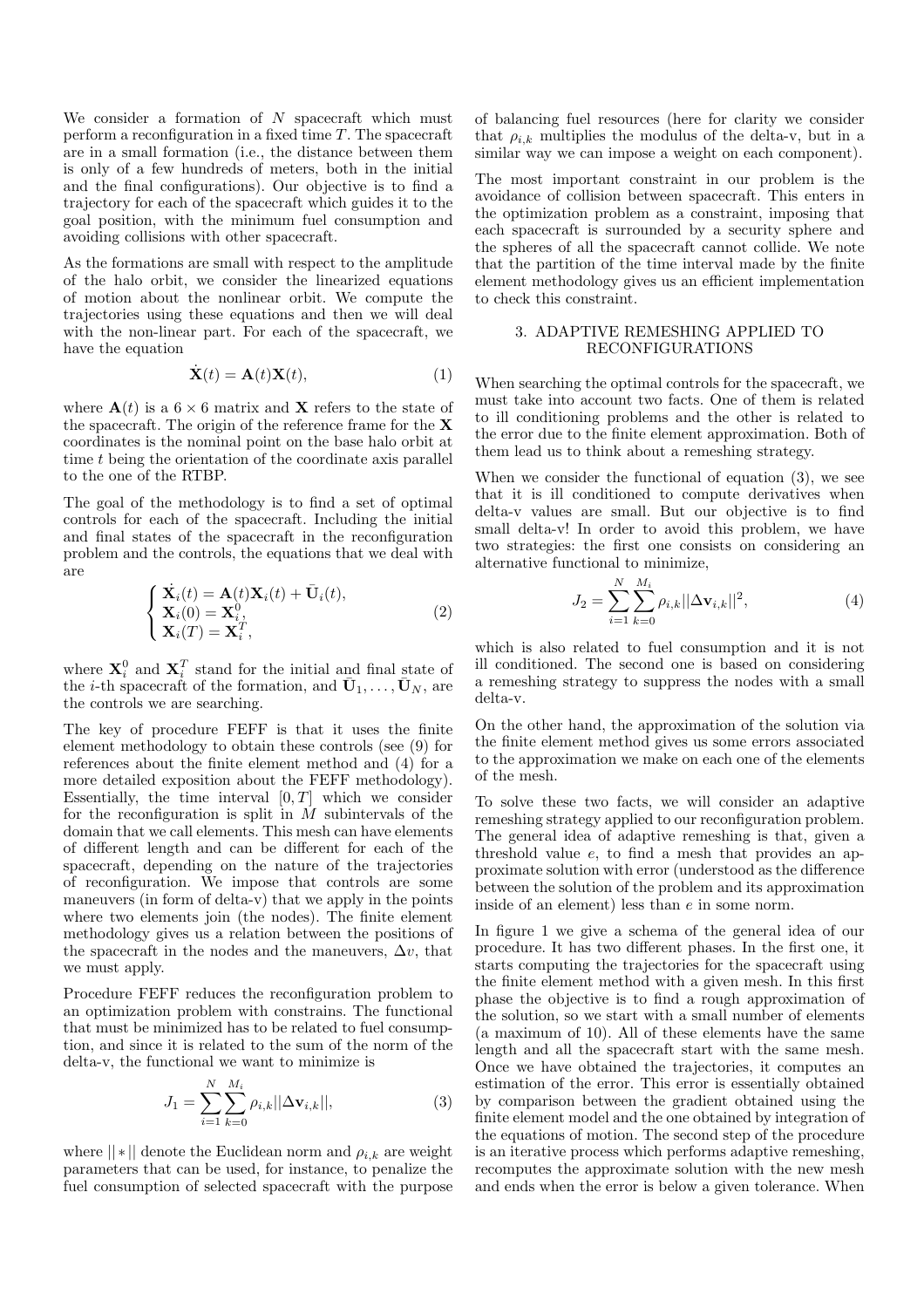

Fig. 1. Schema of the procedure of adaptive remeshing.

remeshing is necessary, the new mesh is adapted using the estimation of errors of the previous mesh.

Adaptive remeshing methods penalize the elements where the error is considered big, dividing them in smaller elements. On the other hand, if the estimation of the error is small in an element, then this element is made bigger in the next iteration. Since, essentially our estimation of the error is related to the value of the delta-v maneuvers to be implemented, this method tends to increase the length of the elements which have associated small delta-v and tends to decrease the length of the elements which have associated big delta-v's.

Essentially to decide whether the current mesh is good enough or not we base in a criterion which compares the modulus of the estimated error  $(||e||)$  with the total gradient of the solution,

$$
||\bar{u}|| = \int\limits_0^T \mathbf{v}_2 dt.
$$

We accept the mesh when

$$
||e|| \leq \nu ||\bar{u}||,
$$

where  $\nu$  is the acceptability criteria. We discuss about the value of  $\nu$  taken on section 4.

In order to compute the new mesh, we use the Li and Bettess remeshing strategy (see (7)). This strategy is based on the idea that the error distribution on an optimal mesh is uniform, p

$$
||\hat{e}_k|| = \nu ||\bar{u}|| / \sqrt{\hat{M}},
$$

where  $\nu$  is again the acceptability criteria,  $e_k$  is the computed error on element  $k$ ,  $M$  is the number of elements of the mesh and the hat distinguishes the parameters of the new mesh. The strategy consists on finding the new length of the elements using the number of elements of the new mesh,  $\hat{M}$ . Let us denote d the dimension of the problem and m the maximum degree of the polynomials used in the interpolation. Then, according to Li and Bettess, the number of elements needed by the new mesh is,

$$
\hat{M} = (\nu ||\bar{u}||)^{-d/m} \left( \sum_{k=1}^{M} ||e_k||^{d/(m+d/2)} \right)^{(m+d/2)/m}
$$

.

Since we work with linear elements in dimension one, we have  $m = 1$  and  $d = 1$ . The recommended number of elements of the new mesh is

$$
\hat{M} = (\nu ||\bar{u}||)^{-1} \left(\sum_{k=1}^{M} ||e_k||^{2/3}\right)^{3/2}
$$

.

Once we have the estimation of the number of elements, we can find the length of the new elements:

$$
\hat{h}_k = \left(\frac{\nu||\bar{u}||}{\sqrt{\hat{M}}||e_k||}\right)^{1/m+d/2}h_k,
$$

that in our case, turns out to be

$$
\hat{h}_k = \left(\frac{\nu ||\bar{u}||}{\sqrt{\hat{M}}||e_k||}\right)^{3/2} h_k.
$$

# 4. SIMULATIONS WITH ADAPTIVE REMESHING

When computing reconfigurations of spacecraft, we have two limiting cases: if there is no collision risk when the spacecraft follow a linear trajectory, we know that the optimal trajectory is a bang-bang control for each one of the spacecraft. This is the most critical case for our procedure, since the optimal maneuver consists in two delta-v: one at departure and another one at the arrival position. The remaining nodal delta-v must be zero, and so this is a case where the computation of derivatives for  $J_1$ is very ill conditioned. On the other hand, for cases with collision risk, our methodology must tend to low thrust when the diameter of the mesh tend to zero. In this section we present an example of each of these two cases.

#### 4.1 A bang-bang example

In this kind of problems, since there are no collision hazards, collision avoidance does not affect the trajectories of the spacecraft and the optimal trajectory for each spacecraft is independent from the others. For this reason, we can reduce the computations to obtain the optimal trajectory for a single spacecraft.

In order to exemplify the procedure, we consider a shift of a single spacecraft. We consider the reference frame for the equations (2) aligned with respect to the RTBP reference frame, but with origin on the nominal point of the base halo orbit (when  $t = 0$  this point corresponds to the "upper" position of the Halo orbit, this is when it crosses the RTBP plane  $Y = 0$  with  $Z > 0$ ). The initial condition for this example is taken 100 meters far from the base nominal halo orbit in the  $X$  direction, and the goal is to transfer it to a symmetrical position with respect to the halo orbit in 8 hours. This is to 100 meters in the opposite X direction doing a shift of 200 meters for the spacecraft transfer maneuver.

For this particular case, we know that the optimal solution is a bang-bang control with maneuvers of 0.69 cm/s at departure and arrival.

Our procedure starts by minimizing the functional (4) and obtains a trajectory with the delta-v profile of figure 2. This is a typical profile result for the reconfigurations without collision risk.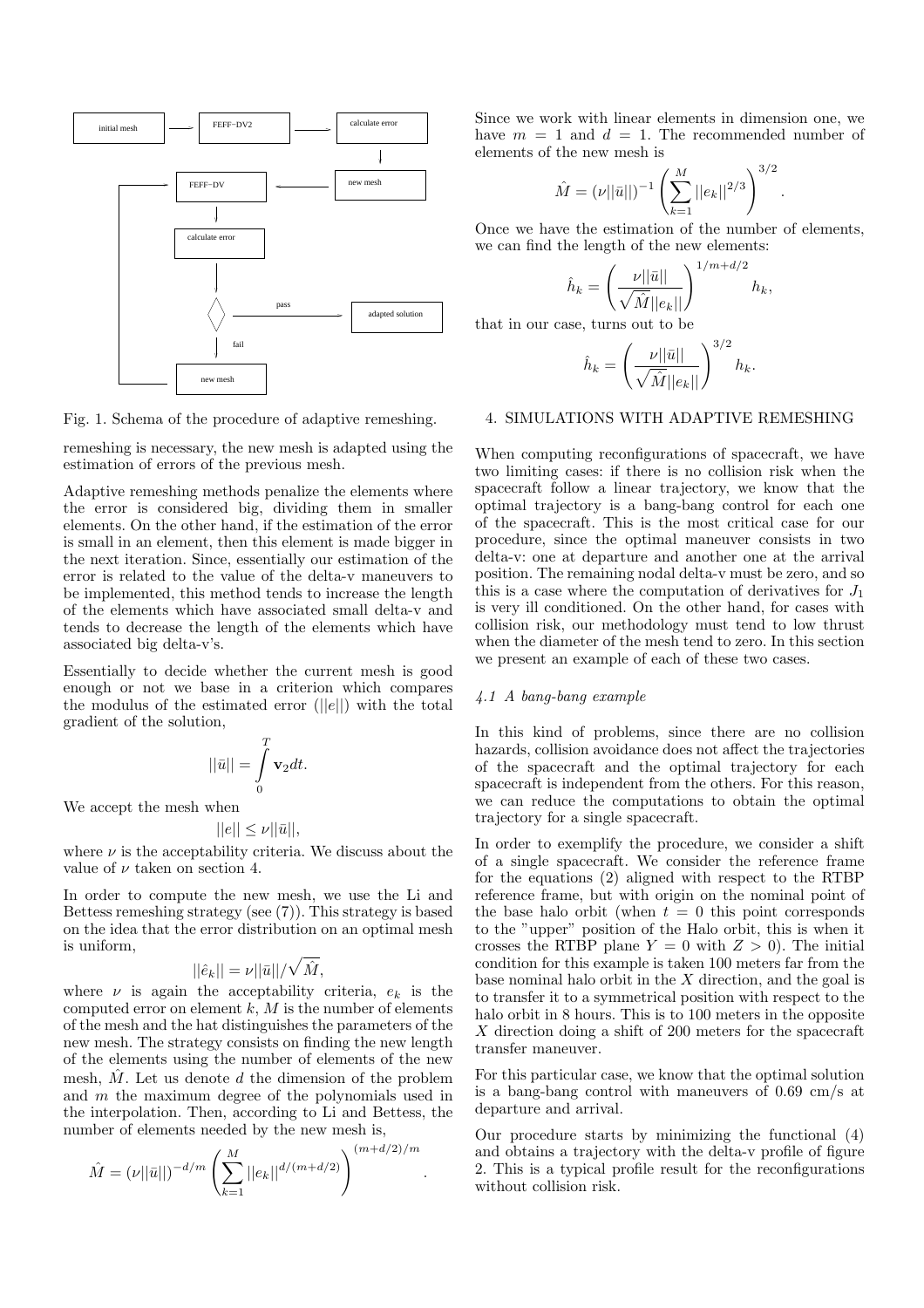

Fig. 2. Delta-v obtained with the minimization of functional (4) in the case of no collision risk. The methodology FEFF converges to a bang-bang solution with this initial seed.

We compute now the reconfiguration considering different values for the parameter  $\nu$ . We note that this parameter does not only appear in the acceptability criteria: it is also used to obtain the new mesh. If we take a small value of  $\nu$ , we can end up with a mesh with a big number of nodes, which results in an optimization problem with a very large number of variables, that could be unsolvable in practice. Note that a mesh with 100 elements and a single spacecraft ends up with an optimization problem with 594 variables. In the other way around, if we use a big  $\nu$ , we could end up accepting some meshes with big errors. In table 1, we have a summary of the results obtained for different values of the parameter  $\nu$ , the number of iterations needed to reach the bang-bang solution and the number of elements after the first iteration of the methodology.

We note that when  $\nu$  is very small, there is no convergence. The case with  $\nu$  equal to 0.0001 makes the optimal procedure awkward. When  $\nu$  is 0.001, the final number of elements is greater than 1 (that we know is our final target number) although there are some very small deltav. When  $\nu$  is big, moreover there is no convergence: the final mesh contains more elements than expected, because it passes the acceptability criteria before converging to the bang-bang control. We can conclude that, in this bangbang case, the best values for  $\nu$  are inside the range [0.04, 0.06]. With values larger than 0.06, the algorithm does not converge.

#### 4.2 A low-thrust example

In reconfigurations where the bang-bang trajectories end up with collisions with some of the spacecraft, FEFF obtains trajectories which of course are different from bangbang. Our objective is to study whether these trajectories could tend to low thrust arcs.

For this case we consider a configuration based on the Terrestrial Planet Finder (TPF) model (see (11)). We assume that the satellites are initially contained in the local plane  $Z = 0$ , with the interferometry baseline aligned on the  $X$  axis. We simulate the swap between two pairs of satellites in the baseline: each inner satellite changes its location with the outer satellite which is closest to it in



Fig. 3. Example of reconfiguration with collision risk: the switch of two pairs of spacecraft of the TPF formation.

position (this is inner satellites are maneuvered to attain outer positions and vice-versa as shown in figure 3). Again we consider 8 hours for the reconfiguration. The process of switching positions has a collision risk and simple bangbang controls are no longer valid.

As in the bang-bang case, we consider different values for the parameter  $\nu$ . A discussion like in the previous section is also valid here: using a small  $\nu$ , we can end up with a mesh with many elements. For example, taking  $\nu = 0.0005$ , in the first iteration we have around 1000 elements. We do not only have the problem of having very small elements: the optimization problem that we end up with has 29970 variables and it is not desirable. Again, if we take a big  $\nu$ , we can end up with a mesh with big errors, or with a mesh with only a few elements.

In table 2, we display a summary of the results obtained for different values of the parameter  $\nu$ , the number of iterations until the methodology converges (Iter), the number of elements in the first iteration  $(N_1)$  and the number of elements in the last iterate  $(N_F)$ .

As in the previous case, when  $\nu$  is small, the number of elements is big, and the computation of the optimum is very expensive. Also, taking  $\nu$  big, the number of elements may not be enough.

We note that now the best values are inside the range [0.005, 0.05]. With values larger than 0.05, the number of

Table 1. Number of iterations necessary to obtain the bang-bang solution depending on  $\nu$ . We have indicated by "fail" the cases where the procedure does not converge.

| $\overline{\nu}$ | Elements it. 1 | <b>Iterations</b> |
|------------------|----------------|-------------------|
| 0.0001           | 3008           | Fail              |
| 0.001            | 301            | Fail              |
| 0.002            | 149            | 25                |
| 0.005            | 61             | 16                |
| 0.01             | 31             | 14                |
| 0.02             | 15             | 10                |
| 0.03             | 11             | 6                 |
| 0.04             | 7              | 4                 |
| 0.05             | 6              | 4                 |
| 0.06             | 4              | $\overline{2}$    |
| 0.07             | 4              | Fail              |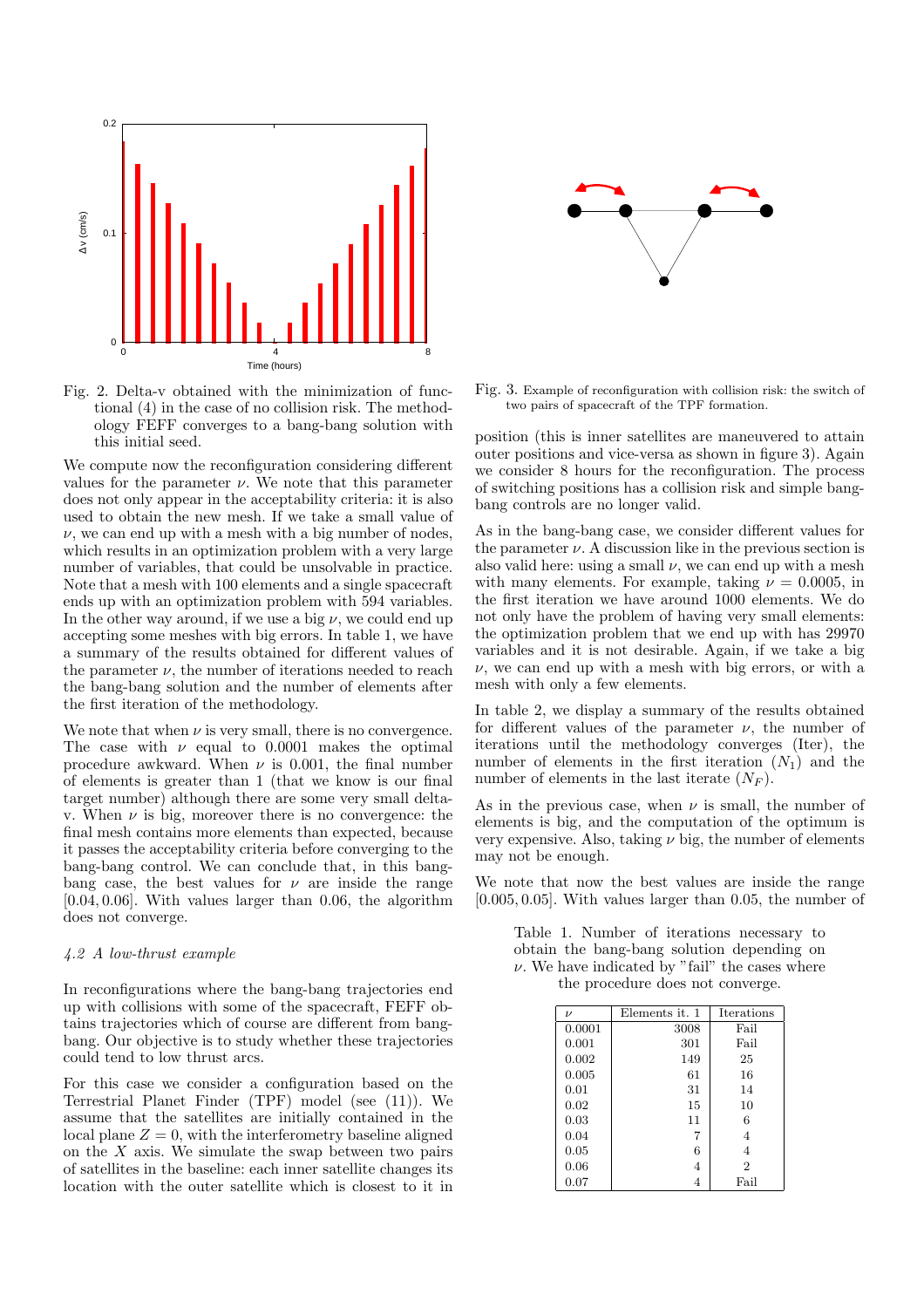elements is very small and with values smaller than 0.005 the number of elements makes the computation much more expensive.

Since the value  $\nu = 0.05$  is appropriated for the two cases, we consider it for our computations.

#### 4.3 Considerations about the value of ν

We have seen in the previous sections that a desirable value of  $\nu$  must be in the range [0.005, 0.05]. This range gives us an idea of the value of  $\nu$  we must choose.

We have applied the reconfiguration procedure to a test bench of 25 reconfigurations which include switches between spacecraft located at opposite vertices of polygons (6), switches in the TPF formation (9) and parallel shifts (10) of different size with a number of spacecraft from 3 to 10. 10 of the reconfigurations are converging to a bangbang solution, the other 15 reconfigurations are converging to low-thrust. We have applied the methodology using different values of  $\nu$  and we have computed the mean of the number of iterations of the the adaptive process necessary to converge. The results can be seen in table 3.

Again we conclude that the best value of  $\nu$  is 0.05.

# 5. DEALING WITH NONLINEARITIES

We have pointed out that the size of the formations is very small (a few hundreds of meters) when comparing it to the size of the halo orbit. This fact gives us the possibility to work with linearized equations about the halo orbit. In this section we present the results of some simulations to show that the use of linearized equations is really a good model.

Our objective in this section is to give a way to measure how the truncated nonlinear terms, as well as other perturbations, affect the nominal reconfiguration trajectory, and the corrections that should be applied to the nominal maneuvers (corrective maneuvers) in order to reach the mission goal. For this purpose, we consider the trajectories given by the FEFF methodology as the nominal path for the spacecraft and compute the corrective maneuvers that guide the spacecraft through the nominal nodal states.

Table 2. Number of iterations and elements obtained with the swapping example of TPF depending on  $\nu$ .

| $\overline{\nu}$ | $N_1$ | Iter           | $N_F$ |
|------------------|-------|----------------|-------|
| 0.0001           | 3504  | Fail           |       |
| 0.001            | 350   | 10             | 232   |
| 0.002            | 175   | 8              | 202   |
| 0.005            | 70    | 8              | 171   |
| 0.01             | 34    | $\overline{7}$ | 89    |
| 0.02             | 18    | 6              | 45    |
| 0.03             | 12    | $\overline{4}$ | 33    |
| 0.04             | 9     | 3              | 27    |
| 0.05             | 6     | 3              | 15    |
| 0.06             | 6     | 3              | 9     |
| 0.07             | 5     | $\overline{2}$ | 7     |

Table 3. Mean of the number of iterations as a function of  $\nu$  for the 25 test bench reconfigurations.

| $\nu$   0.005   0.01   0.02   0.03   0.04   0.05   0.055   0.06 |  |  |  |  |
|-----------------------------------------------------------------|--|--|--|--|
| It.   10.2   8.4   7.1   4.2   3.7   3.2   4.3   5.2            |  |  |  |  |

The corrective maneuvers are computed using a similar strategy to (5). The main idea is that on each element we have the nodal states given by the FEFF methodology, and the difference between these states and the true states is corrected with some small maneuvers. For more details, see  $(3)$  or  $(4)$ .

In the same line as in previous computations, we consider two different cases: the ones which end up in low thrust trajectories (there are many elements on the mesh, and these elements are small) and the ones that end up in bang-bang (the mesh is formed by a single element which is the same as the reconfiguration time).

# The bang-bang case

Like we have pointed out in the previous section, in examples where there is no collision risk, we can focus in the results of a single spacecraft, because the results are independent.

In order to test the suitability of the linear approximation, we consider the shift of a spacecraft in the  $x$  direction  $(200)$ or 400 meters in 8 or 24 hours). In table 4 we give the value of the delta-v given by FEFF methodology  $(\Delta v_L)$ , the number of corrections that are performed on each element (n), the maximum of corrective maneuvers  $(\Delta \hat{v}_{LJmax})$ , the total amount of corrective maneuvers  $(\Delta \hat{v}_{LJ})$  and the percentage of the corrective maneuvers with respect to the maneuvers given by FEFF.

Table 4. Corrective maneuvers for some cases of bangbang. Model equations considered correspond to JPL ephemeris and all delta-v are given in cm/s.

| case            | $\Delta v_L$ | $\boldsymbol{n}$ | $\Delta \hat{v}_{LJmax}$ | $\Delta \hat{v}_{L,I}$ | %    |
|-----------------|--------------|------------------|--------------------------|------------------------|------|
|                 | 0.69         | 3                | $3.3 \times 10^{-3}$     | $6.7 \times 10^{-3}$   | 0.96 |
| $200 \text{ m}$ | 0.69         | 4                | $2.5\times10^{-3}$       | $6.1 \times 10^{-3}$   | 0.88 |
| 8 h             | 0.69         | $\overline{5}$   | $2.2 \times 10^{-3}$     | $5.8 \times 10^{-3}$   | 0.84 |
|                 | 0.69         | 6                | $2.2 \times 10^{-3}$     | $5.6 \times 10^{-3}$   | 0.80 |
|                 | 0.23         | 3                | $3.6 \times 10^{-3}$     | $7.5 \times 10^{-3}$   | 3.25 |
| $200 \text{ m}$ | 0.23         | $\overline{4}$   | $2.7 \times 10^{-3}$     | $6.7 \times 10^{-3}$   | 2.89 |
| 24h             | 0.23         | $\overline{5}$   | $2.2 \times 10^{-3}$     | $6.4 \times 10^{-3}$   | 2.77 |
|                 | 0.23         | 6                | $2.2 \times 10^{-3}$     | $6.1 \times 10^{-3}$   | 2.65 |
|                 | 2.8          | 3                | $5.3 \times 10^{-3}$     | $9.7 \times 10^{-3}$   | 0.35 |
| $400 \text{ m}$ | 2.8          | 4                | $3.9\times10^{-3}$       | $9.2 \times 10^{-3}$   | 0.33 |
| 8 h             | 2.8          | 5                | $3.1 \times 10^{-3}$     | $8.1 \times 10^{-3}$   | 0.29 |
|                 | 2.8          | 6                | $2.7 \times 10^{-3}$     | $7.5 \times 10^{-3}$   | 0.27 |

We note that all these corrective maneuvers are very small, both in absolute values and in percentage.

# The low thrust case

When we compute the corrective maneuvers with cases of low thrust we must take into account that the elements are very small, and we will do a lot of corrective maneuvers during the reconfiguration time. So, each one of these maneuvers is expected to be smaller than the ones in the case of bang-bang.

We have considered three cases of low thrust examples, presented in table 5. The first one is the swap of two spacecraft which are at a distance of 100 meters. The reconfiguration time is 24 hours. The second example is the TPF swap presented in the previous section. And the third example deals with another case based on the TPF formation: to change the position of the collector towards a point symmetric to the departure position with respect